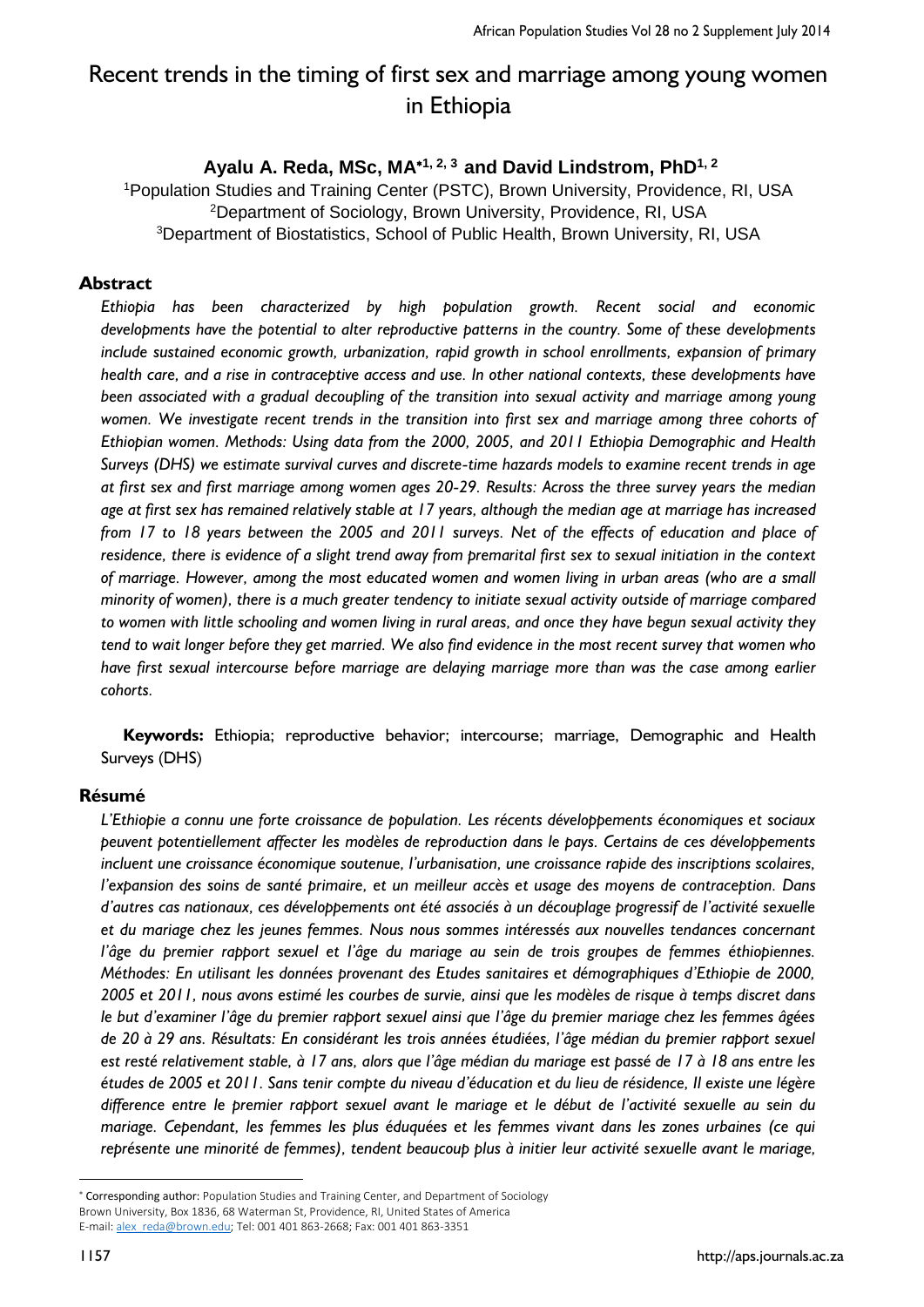*comparées aux femmes peu éduquées ou vivant en zones rurales; et lorsqu'elles ont commencé leur activité sexuelle, elles attendent plus longtemps avant de se marier. Nous avons aussi trouvé dans une étude plus récente, que les femmes qui ont leur premier rapport sexuel avant le mariage, se marient plus tard que les femmes des groupes étudiés antérieurement.*

**Mots clé:** Ethiopie; reproduction; rapports; Enquêtes mariage, démographiques et de santé (EDS)

### **Introduction**

Recent socio-economic and policy changes in Ethiopia have the potential to change reproductive and demographic behaviors and outcomes in a direction that is beneficial for the health and wellbeing of the population (Habumuremyi and Zenawi, [2012\)](#page-11-0). Among these changes are an expansion in primary health care service coverage to 92% of the population [\(MOH, 2011\)](#page-12-0), a liberalization of abortion laws providing widespread access to safe and affordable abortion [\(Gebreselassie et al., 2010\)](#page-11-1), the achievement of near universal primary school enrollment [\(World Bank, 2013b\)](#page-13-0), sustained economic growth, and a reduction in poverty from 44% to 29% of the population [\(World Bank,](#page-13-1)  [2013a\)](#page-13-1). Additionally, close to 40,000 community health workers promoting contraceptive use have been deployed throughout the country (Olson and [Piller, 2013,](#page-12-1) [Wakabi, 2008,](#page-13-2) [Abt Associates, 2012\)](#page-10-0). In the wake of these changes and efforts, current contraceptive use among married women has increased from 14% in 2005 to 29% in 2011. Over the same six years the total fertility rate has declined from 5.4 children in 2005 to 4.8 in 2011 [\(CSA, 2012,](#page-11-2) [CSA and ORC Macro, 2006\)](#page-11-3).

Worldwide, there has been a general trend of declining age at first sex and an increasing age at first marriage [\(Marston et al., 2009,](#page-12-2) [Harwood-Lejeune,](#page-11-4)  [2001,](#page-11-4) [Kirk and Pillet, 1998,](#page-11-5) [Morgan SP, 2003,](#page-12-3) [Wilson, 2001,](#page-13-3) [Demeny and McNicoll, 2006,](#page-11-6) [Mensh](#page-12-4)  [BS et al., 2005\)](#page-12-4). This trend is also present in sub-Saharan Africa, albeit at varying levels [\(Bongaarts,](#page-11-7)  [2007\)](#page-11-7) with teenage premarital sexual activity becoming a common phenomenon in many countries [\(Marston et al., 2009\)](#page-12-2). The research literature identifies several factors behind the trend towards increased first sex outside of marriage and delayed marriage. These factors include increased access to health care and education, urbanization, and improved infant and child survival (Livi-Bacci M, [2012,](#page-12-5) [Mahy M and Gupta N, 2001\)](#page-12-6). In addition to these factors which affect the demand for children, family planning communication and improvements in contraceptive supply also influence reproductive behavior [\(Bongaarts et al., 2012\)](#page-11-8).

Family planning policies and related laws can have a substantial impact on sexual and reproductive behavior. Promoting awareness of family planning and providing contraception empower women to plan and control their fertility behavior. National family planning campaigns have the capacity to influence the demand for contraceptives irrespective of a country's level of socio-economic development, reduce unwanted pregnancies, and improve women's status and well-being [\(Ravenholt and](#page-12-7)  [Chao, 1974,](#page-12-7) [Cleland et al., 2006,](#page-11-9) [Hernandez, 1981,](#page-11-10) [Bogue and Tsui, 1979\)](#page-10-1). The Matlab Family Planning program in Bangladesh is a prime example of how contraceptive use can be increased through supply side mechanisms [\(Bhatia et al., 1980,](#page-10-2) [Phillips et al.,](#page-12-8)  [1982\)](#page-12-8).

In this article we examine the impact of recent socio-economic changes on the transition into sexual activity and marriage among women who are coming of sexual age. We use three rounds of the Ethiopia Demographic and Health Survey (DHS) to analyze trends. Lindstrom *et al.* (2009) analyzed the 2000 and 2005 Ethiopia DHS and reported progressively reduced risks of entry into marriage and first birth among recent cohorts of women. They also observed a reduced risk of premarital intercourse [\(Lindstrom et al., 2009\)](#page-12-9). However, their analysis does not include the 2011 DHS data, and thus does not capture the potential impacts of the recent and dramatic rise in contraceptive supply and use.

# **Literature review and theoretical framework**

Age at first sex and first marriage has important implications for gender relations and the organization of family life in societies (Mensh BS et [al., 2005,](#page-12-4) [Malhotra, 1991,](#page-12-10) [Short and Kiros, 2002\)](#page-12-11). Studies in developed countries have found that the widespread availability of contraception is associated with a gradual decoupling of sexual debut and entry into marriage among women [\(Zelnik and Kantner,](#page-13-4)  [1977,](#page-13-4) [Waite LJ, 2006\)](#page-12-12). When contraceptives are widely available, sexual intercourse tends to occur early, whereas marriage is delayed - leaving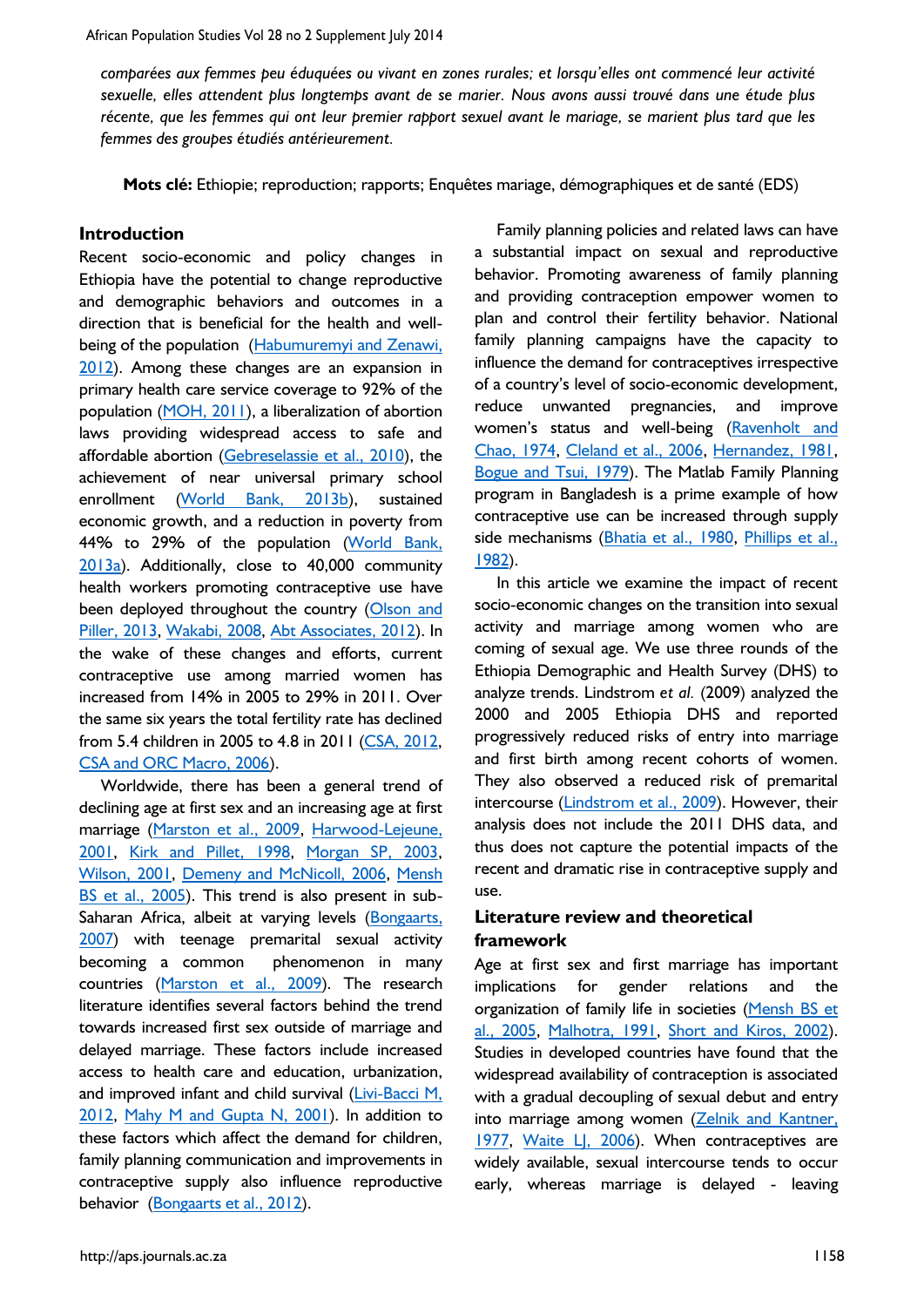prolonged periods for sexual experimentation and mate selection [\(Goldin and Katz, 2000\)](#page-11-11).

In sub-Saharan African countries, there is a wide range in age at first sexual intercourse as well as age at first marriage. The variation in the timing of first sex has been attributed to diverse environmental and social factors such as access to family planning programs, culture, and the prevalence of HIV/AIDs [\(Wellings et al., 2006\)](#page-13-5). In general, there is an overall trend of increasing age at first marriage [\(Wellings et](#page-13-5)  [al., 2006,](#page-13-5) Dixon‐[Mueller, 2008\)](#page-11-12). Most evidence indicates that delayed marriage is associated with changes in women's status, especially increased school enrollment and employment opportunities [\(Kaufmann and Meekers, 1998\)](#page-11-13).

In many countries, delayed marriage has been associated with an increase in premarital sexual intercourse, but the evidence is far from uniform. For instance Zaba *et al.* report a consistent rise in age at first sex as well as a decline in premarital sex in Uganda, Ghana and Kenya [\(Zaba B et al., 2002\)](#page-13-6). Mensch *et al.* have also reported that age at first sex has remained the same or increased in many African countries [\(Mensch et al., 2006\)](#page-12-13). Similarly, Blanc and Way find that in many sub-Saharan African countries both age at first sex and age at marriage have increased and that the gap between the timing of the two events has increased primarily due to a longer delay in first marriage than in first sex (Blanc and [Way, 1998\)](#page-10-3).

#### *The Ethiopian context*

In Ethiopia the ages at first sexual intercourse and first marriage have been relatively low and closely concurrent. For instance, in the 1990s the national median age at first marriage for women aged 25-49 was 15.7 [\(Gebreselassie, 2011\)](#page-11-14). Child marriage, defined as marriage below age 18, continues to be a social and public health problem [\(Erulkar AS and](#page-11-15)  [Muthengi E, 2009,](#page-11-15) [Erulkar, 2013\)](#page-11-16). In an effort to reduce the prevalence of child marriage, the Ethiopian government in 2000 raised the legal minimum age at marriage to 18 years (Hailemariam [A et al., 2006\)](#page-11-17). Nevertheless, enforcement of the law is difficult and requires the cooperation of local community and religious authorities, especially in areas where marriages are formalized through traditional practices and not through legal registration. In addition to taking action to increase the age at marriage, the Ethiopian government has established very ambitious contraceptive prevalence and fertility reduction targets, and has implemented a number of national campaigns to meet those targets. In 1993 the government set a target of raising contraceptive prevalence from 4% of women of reproductive age to 44% by 2015, and a target of reducing the total fertility rate from 7.7 to 4.0 children per woman over the same period. Fertility began declining in the 1990s, with the earliest and largest drops occurring in urban areas, giving signs of a fertility transition in progress with the total fertility rate (TFR) declining from 6.4 in 1990 to 4.8 in 2011 [\(Lindstrom and Berhanu B, 1999,](#page-12-14) [CSA and ORC](#page-11-3)  [Macro, 2006,](#page-11-3) [CSA and ORC Macro, 2012\)](#page-11-18). After 2000, the demographic transition showed signs of stalling as in other African populations [\(Gebreselassie, 2011,](#page-11-14) [Teller et al., 2011\)](#page-12-15). In the mid-2000s total fertility was 5.4, barely different from its level of 5.5 in 2000 [\(Gebreselassie, 2011\)](#page-11-14). However, the 2011 DHS survey indicates that fertility decline is again underway.

# **Data and methods**

The Demographic and Health Surveys in Ethiopia provide nationally representative estimates of sexual and reproductive health. The surveys used sampling frames derived from the Population and Housing Censuses conducted by the Central Statistical Authority (CSA) of Ethiopia. Subdivisions of *kebeles*  (the smallest administrative units in Ethiopia) were used as primary sampling units, and households comprised secondary sampling units. All women in the age range of 15 to 49 who were the usual residents of the sampled households or were guests who slept in the residence the night prior to the survey were interviewed. In this study we restrict our analytical sample to women ages 20-29 years at the time of the survey. This age restriction increases the sensitivity of our trend analysis to recent changes in behavior, and reduces potential problems with recall.

We use questions on age at first sexual intercourse and age at first marriage to define the outcomes: (1) first sex before marriage, (2) first sex at the same age as first marriage, and (3) marriage after first sex. In the DHS age at first sex is recorded in years or with the response 'first time when started living with (first) husband/partner.' Throughout this article, we use the term marriage to refer to first union. In the Ethiopian context first unions that are not formalized through a marriage ceremony or legal registration are generally recognized as marriages. In our analysis, we define premarital sex as first sex among never married women or first sex at a reported age that is less than the reported age at first marriage. We define first sex at the same age as first marriage as first sex that is reported at an age equal to the age at first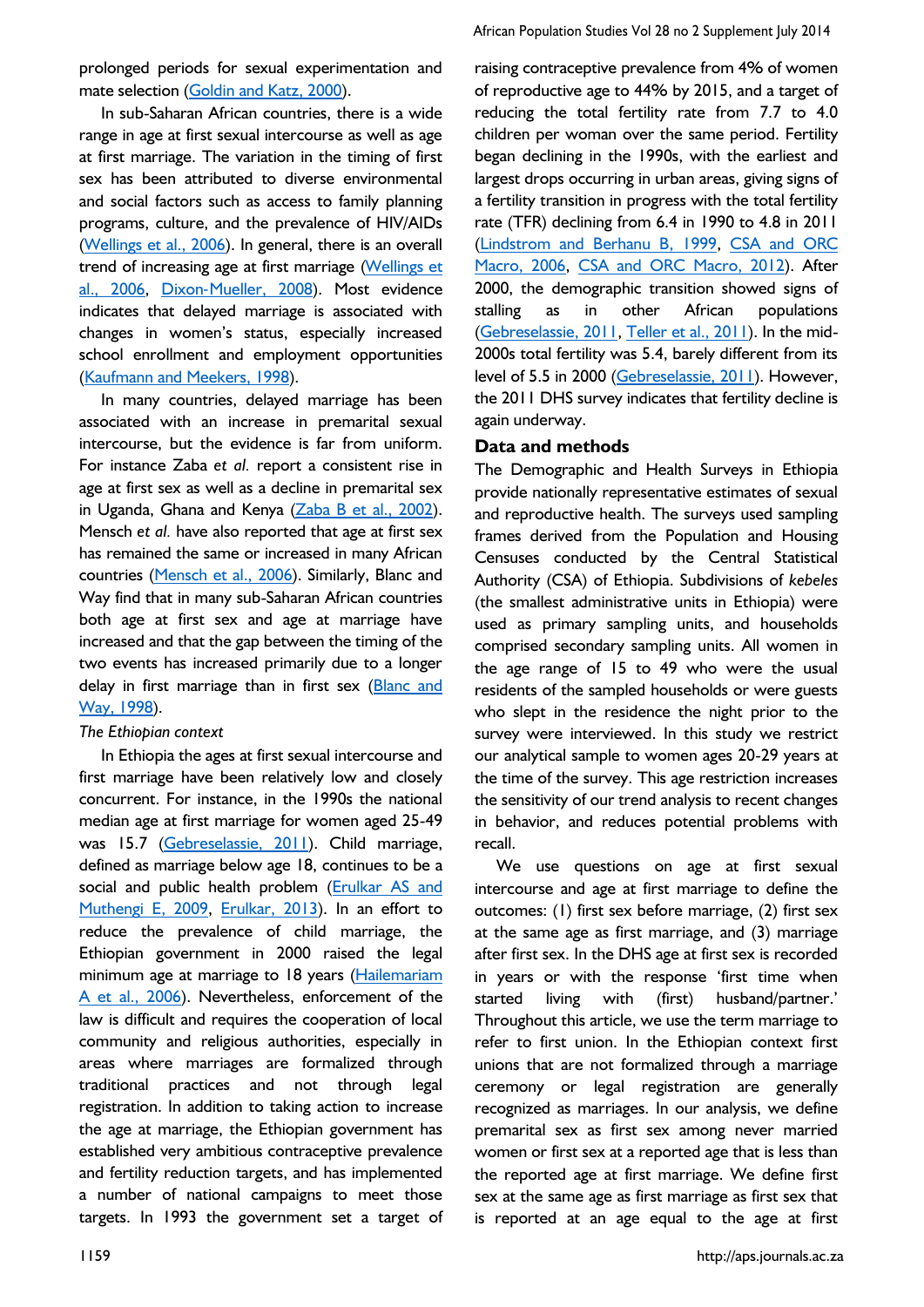marriage or the response 'first time when started living with (first) husband/partner.' Our definition of first sex at the same age as first marriage treats first sex that actually occurs before entry into a formal union but at the same age as occurring within the context of marriage because it is highly likely that it occurred in anticipation of a planned or ensuing marriage.

Using the person-level data from the three surveys we constructed a person-year file in which each record corresponds to a life year of exposure to the risk of first sex and first marriage. Exposure begins at age 10 and continues until first sex or first marriage occurs. For women who have first sex before marriage, we begin the risk period for the transition into marriage after premarital sex with the life year immediately following the year in which first sex occurs. Women who do not experience first sex or first marriage by the time of the survey are right censored in the year of the survey.

We begin with a descriptive analysis of the outcome variables and key background characteristics, including the estimation of Kaplan-Meier survival curves to show trends in the age patterns of first sex (irrespective of whether it is premarital or within the context of marriage) and first marriage. We then use discrete-time multinomial and binary logistic regression models to analyze the transitions into first premarital sex, first sex and first marriage at the same age, and first marriage among women who have premarital sex [\(Graham SE et al., 2012,](#page-11-19) [Heeringa SG et al., 2010\)](#page-11-20). We apply sample weights to the survey data for our descriptive and multivariate analyses, and we adjust for clustering effects at the smallest geographic level associated with the survey design in the multivariate models.

The multivariate models include as independent variables education, place of residence, ethnicity and religion. We treat place of residence, ethnicity, and religion as time-invariant and reflective of women's status at the age in which exposure to the risk of first sex and first marriage begins. The assumption of time-invariance is most problematic for place of residence because of migration. However, we use a simple rural/urban dichotomy to define place of residence. Approximately 80% of the population lives in rural areas. Most migration in Ethiopia is rural-rural or urban-urban, and for women migration most often occurs in the context of marriage and the establishment of a new household [\(Djamba, 2003\)](#page-11-21). We treat education as a timevarying variable for women who have secondary

education or more and assign these women primary education in life years 10 through 15, and secondary education in life years beyond age 15.

Religion is reported as Muslim, Protestant, Orthodox Christian, Catholic, other and traditional faiths. In the analysis we categorized Protestant, Orthodox Christian and Catholic into Christian, and other and traditional religion into other. Prior studies in Ethiopia find no significant differences in reproductive behavior between Christian groups [\(Korra, 2002\)](#page-11-22), although Christian-Muslim differences are significant. In Ethiopia, there is considerable religious diversity across and within ethnic groups. We treat the second largest ethnic group, the Amhara, as the reference category for ethnicity, and we define dummy variables for the six other largest ethnic groups (Oromo, Tigray, Somali, Guraghe, Sidama, and Welaita) and group together into one "other" category smaller ethnic groups. In addition to ethnic variation, the ethnicity variables capture to some extent regional variation in patterns of age at first sex and first marriage due to the definition of regional boundaries in rough accordance with the spatial distribution of major ethnic groups.

Woman's education is reported in four categories: no education, primary, secondary and tertiary education. In Ethiopia, primary education involves the first eight years of study excluding preschool and kindergarten. Secondary school involves four years of study beyond primary school. Since the proportion of women with tertiary education was low, we group tertiary education with secondary or more.

The 2000 DHS included 5,443 women ages 20- 29, the 2005 included 5,002, and the 2011 included 5,895. The response rates for the DHS in Ethiopia are exceptionally high with 97.8% of sampled women responding in 2000, 95.6% in 2005, and 95.0% in 2011. Studies investigating the quality of the DHS data report the quality to be good (Mei  $Z$ [and Grummer-Strawn LM., 2007,](#page-12-16) [Mishra et al.,](#page-12-17)  [2006\)](#page-12-17). Despite efforts to give participants some level of privacy, the collection of data through face-toface interviews, nevertheless, is likely to result in some under-reporting of sexual activity due to the sensitivity of questions about sexual behavior in the Ethiopian context, especially in rural areas [\(Curtis](#page-11-23)  [and Sutherland, 2004,](#page-11-23) [Lindstrom et al., 2010,](#page-12-18) [Lindstrom et al., 2012\)](#page-12-19). There have been reports of problems with age rounding by respondents especially for children [\(Marckwardt AM and Rutstein](#page-12-20)  [SO., 1996\)](#page-12-20). However, recall bias and age rounding is less problematic among younger compared to older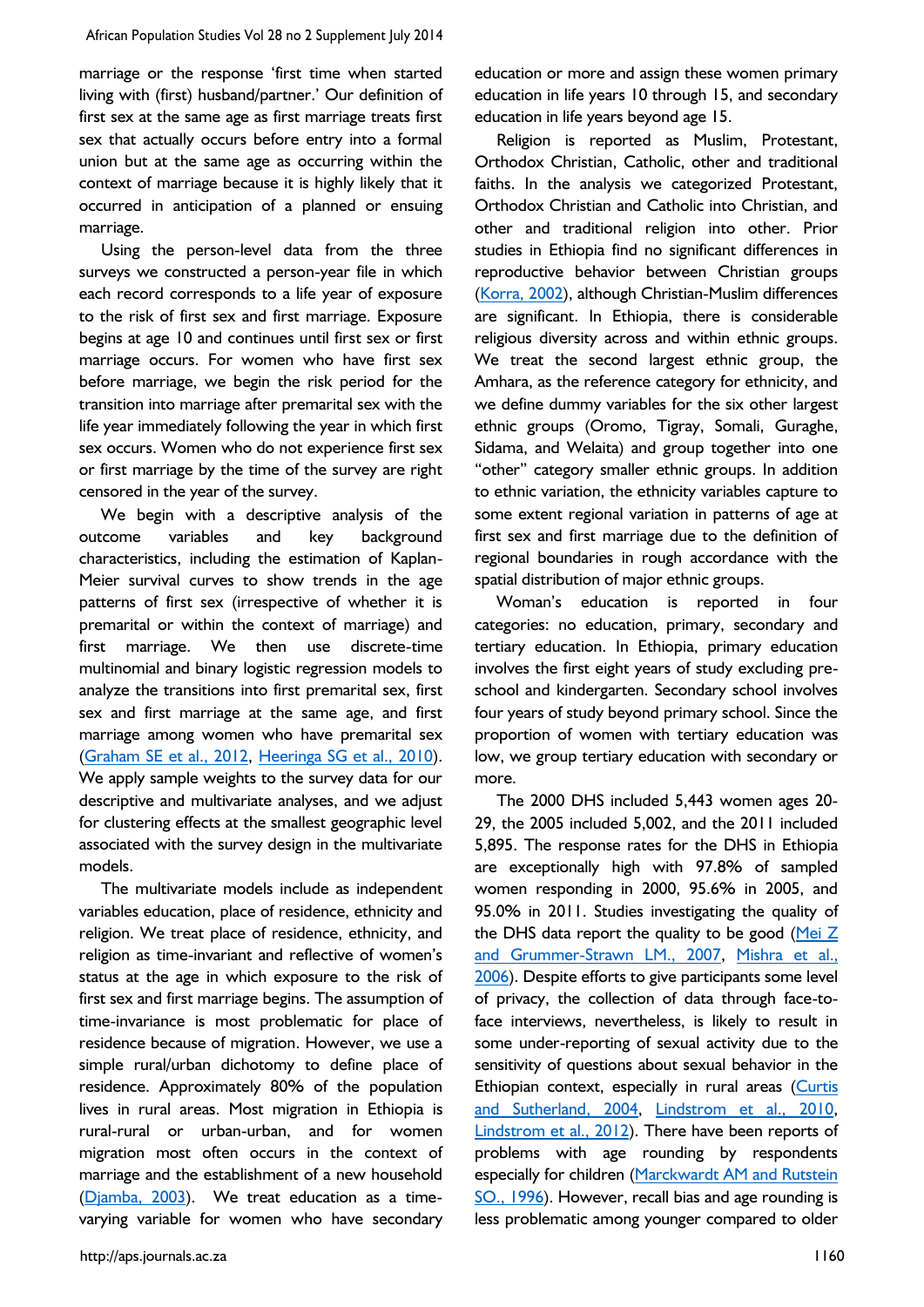respondents. The DHS questionnaires and data sets provide a way to identify inconsistencies in reports of the timing of first sex and first marriage by comparing responses on the date of birth, age, and calendar time of events, and questions that are repeated in different sections of the questionnaire. Using these multiple data points, the DHS data sets include separate variables that flag inconsistent responses. To reduce potential bias in our analyses we excluded inconsistent responses from the data set (roughly 3%). Because the time span covered by the three survey years is only eleven years, the direction and magnitude of reporting errors and response bias is unlikely to vary significantly across survey years, and therefore should have minimal impact on our trend analysis.

#### **Results**

Women's level of education rose substantially across the three surveys and especially from 2005 to 2011. The percentages of young women with no formal education declined from 70% in 2000 to 49% in 2011, and the percentages of women with some schooling beyond the primary level increased from 13% to 16% over the same period. The relative proportion of women living in urban areas also increased between the second and third surveys, with 19% of women ages 20-29 living in urban areas in 2000 and 2005, and 26% living in urban areas in 2011. Coinciding with the rise in women's education and the movement into urban areas is a dramatic rise in contraceptive use among currently married women. The 2000 DHS found that roughly 7% of currently married women ages 20-29 were

using a modern contraceptive method; by 2011 the level had risen to 31%. However, in contrast to the sharp and steady rise in contraceptive use among young married women, current contraceptive use among young unmarried women who had initiated sexual activity remained flat at around 18-20% across the three survey years.

By ages 20-29 roughly 82-83% of Ethiopian women had first sexual intercourse and the median age at first sex is approximately 17 years. This age pattern of first sex has not changed across the three surveys. The proportion of married women is also similar across all three surveys at around 80%. However, the median age at first marriage, which was 17 in the 2000 and 2005 surveys, increased to 18 years in the 2011 survey. Figure 1 presents Kaplan-Meier survival curves for age at first sex and age at first marriage. The two sets of survival curves follow one-another very closely indicating the tight coupling of the transitions into sexual activity and marriage. However, in both sets of curves, the curves corresponding to the 2011 survey are slightly to the right of the curves for the 2000 and 2005 surveys. A log-rank test of the equality of the survival curves indicates that the shift to the right is only significant in the case of first marriage. The lack of any real change in the survival curves for age at first sex and the small rise in age at first marriage, are suggestive of the emergence of an age gap in the timing of first sex and first marriage among women who have first sex before marriage.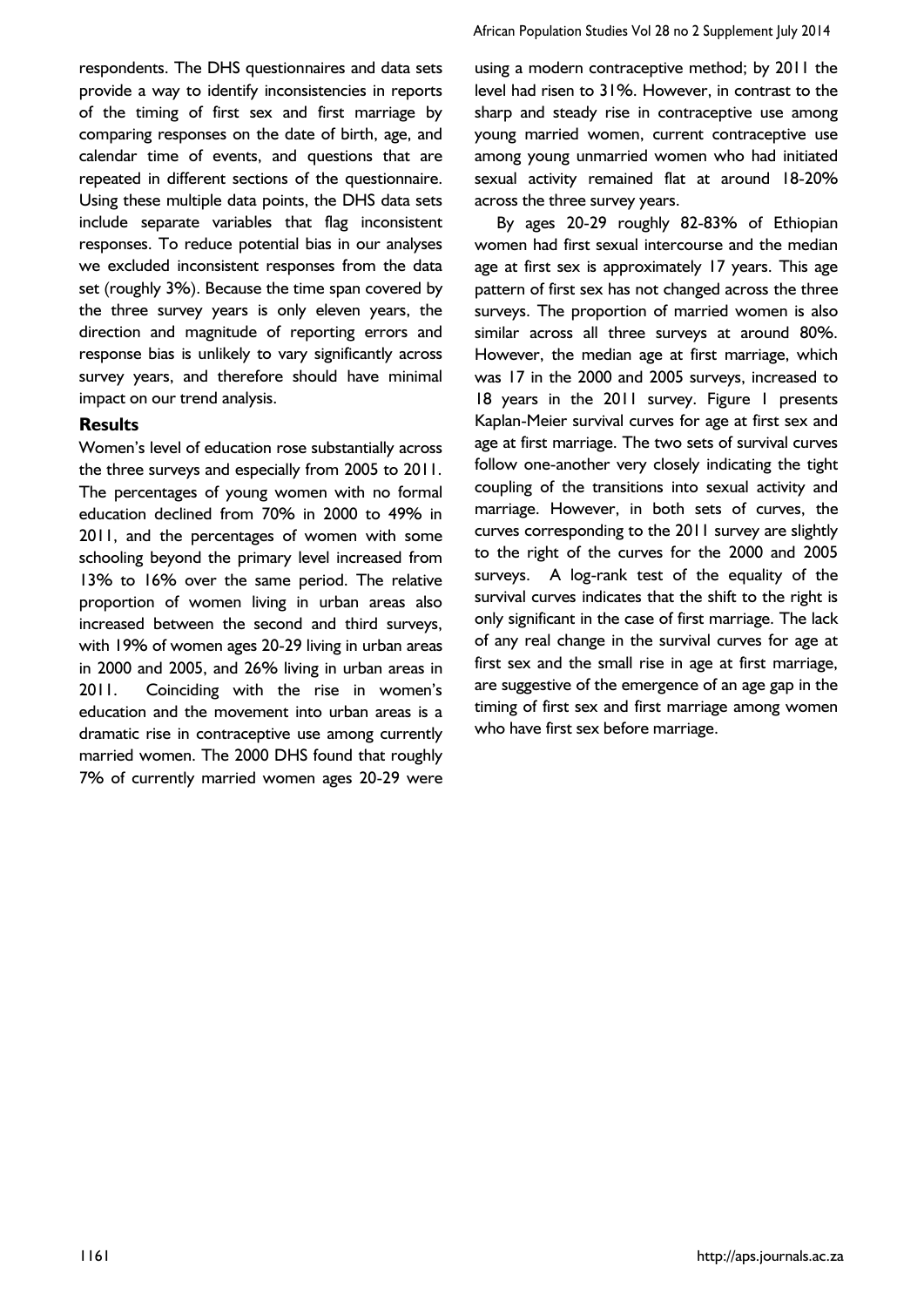|                                                           |                 | Surveys         |                 |
|-----------------------------------------------------------|-----------------|-----------------|-----------------|
| Life course and background characteristics                | <b>DHS 2000</b> | <b>DHS 2005</b> | <b>DHS 2011</b> |
|                                                           |                 |                 |                 |
| <b>Education</b>                                          |                 |                 |                 |
| No education                                              | 70.2%           | 64.4%           | 49.0%           |
| Primary                                                   | 17.2%           | 20.7%           | 35.0%           |
| Secondary                                                 | 12.6%           | 15.0%           | 16.0%           |
| Place of residence                                        |                 |                 |                 |
| Rural                                                     | 80.7%           | 80.8%           | 73.4%           |
| Urban                                                     | 19.3%           | 19.2%           | 26.6%           |
| Current use of a modern contraceptive method among:       |                 |                 |                 |
| Currently married                                         | 6.7%            | 15.8%           | 31.0%           |
| Never married and ever pre-marital sex                    | 19.5%           | 19.6%           | 17.7%           |
| Ever sex                                                  | 83.2%           | 81.6%           | 82.4%           |
| Ever married                                              | 81.0%           | 79.5%           | 79.0%           |
| Ever pre-marital sex                                      | 11.0%           | 10.3%           | 9.5%            |
| Ever pre-marital birth                                    | 1.5%            | 1.0%            | 1.9%            |
| Median age at first sex                                   | 17              | 17              | 17              |
| Median age at first marriage                              | 17              | $\overline{17}$ | 18              |
| Median time from premarital sex to first marriage (years) | $\overline{2}$  | 3               | $\overline{4}$  |
| Number of women                                           | 5,433           | 5,002           | 5,895           |

Table 1. Selected Life Course and Background Characteristics of Women Ages 20-29, Ethiopia DHS 2000, 2005, and 2011.

Reported premarital first sex in Ethiopia is relatively uncommon, and there is evidence that the prevalence of premarital sex has remained relatively stable at around 10%. Although it is highly likely that pre-marital sex is underreported in the survey, the very low levels of reported pre-marital births (1-2% of women) are consistent with the reports of low levels of premarital sex, especially in the context of low levels of contraceptive use and limited access to abortion that characterized the period captured by the 2000 Ethiopia DHS. Among those women who have first sex before marriage the median time from first sex to marriage has increased across the survey years from 2 years in 2000, to 3 years in 2005 and 4 years in 2011. The Kaplan-Meier survival curves for time from premarital sex to marriage shown in Figure  $I(c)$  indicate that the increase in the waiting time from first sex to first marriage is greatest (and significant) for the 2011 DHS respondents.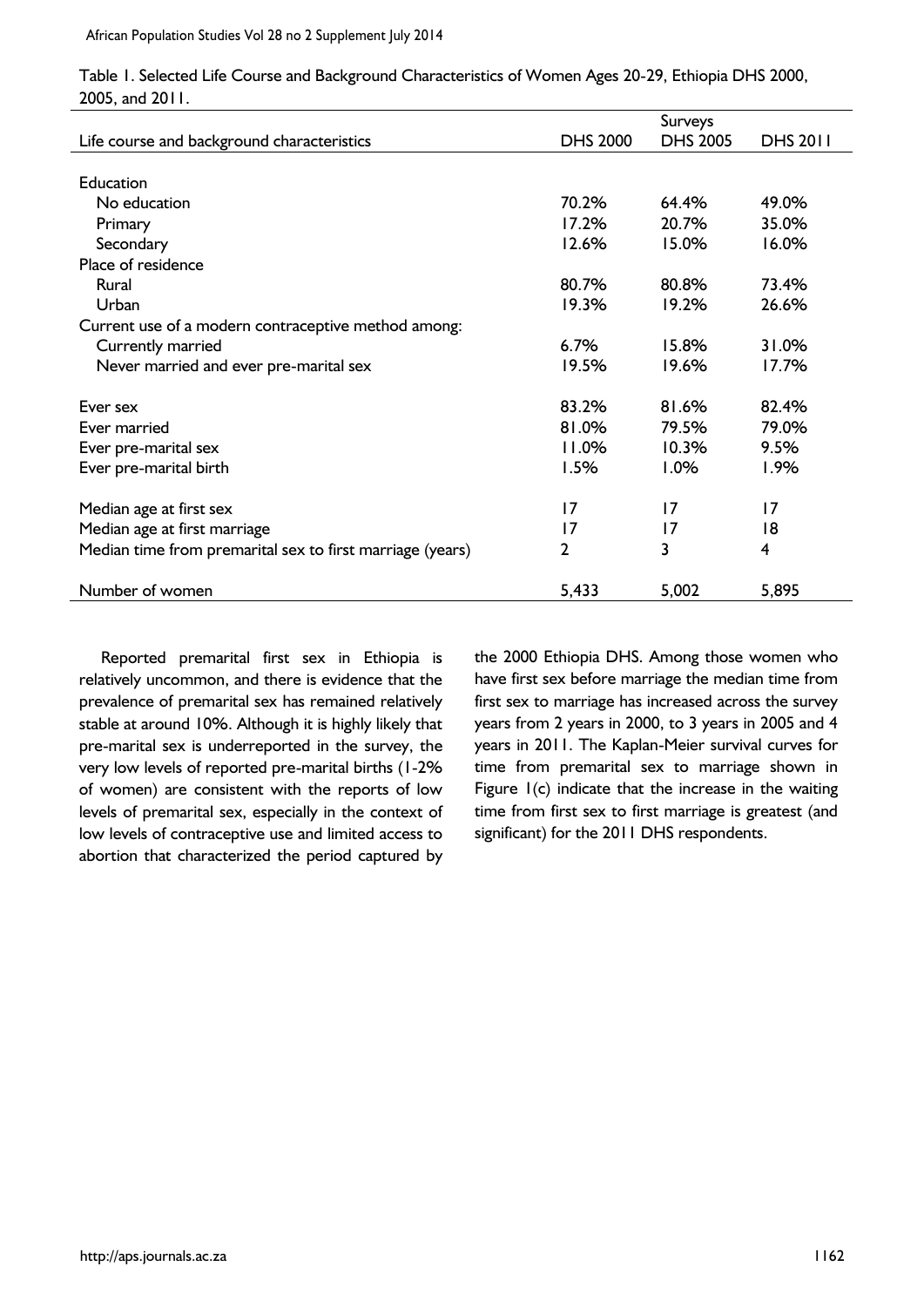Figure 1. Kaplan-Meier curves of transition to adulthood among 20-29 year old women in Ethiopia from the DHS 2000, 2005 and 2011



(b) Age at transition to first marriage



# (c) Time taken to transition from premarital sex to first marriage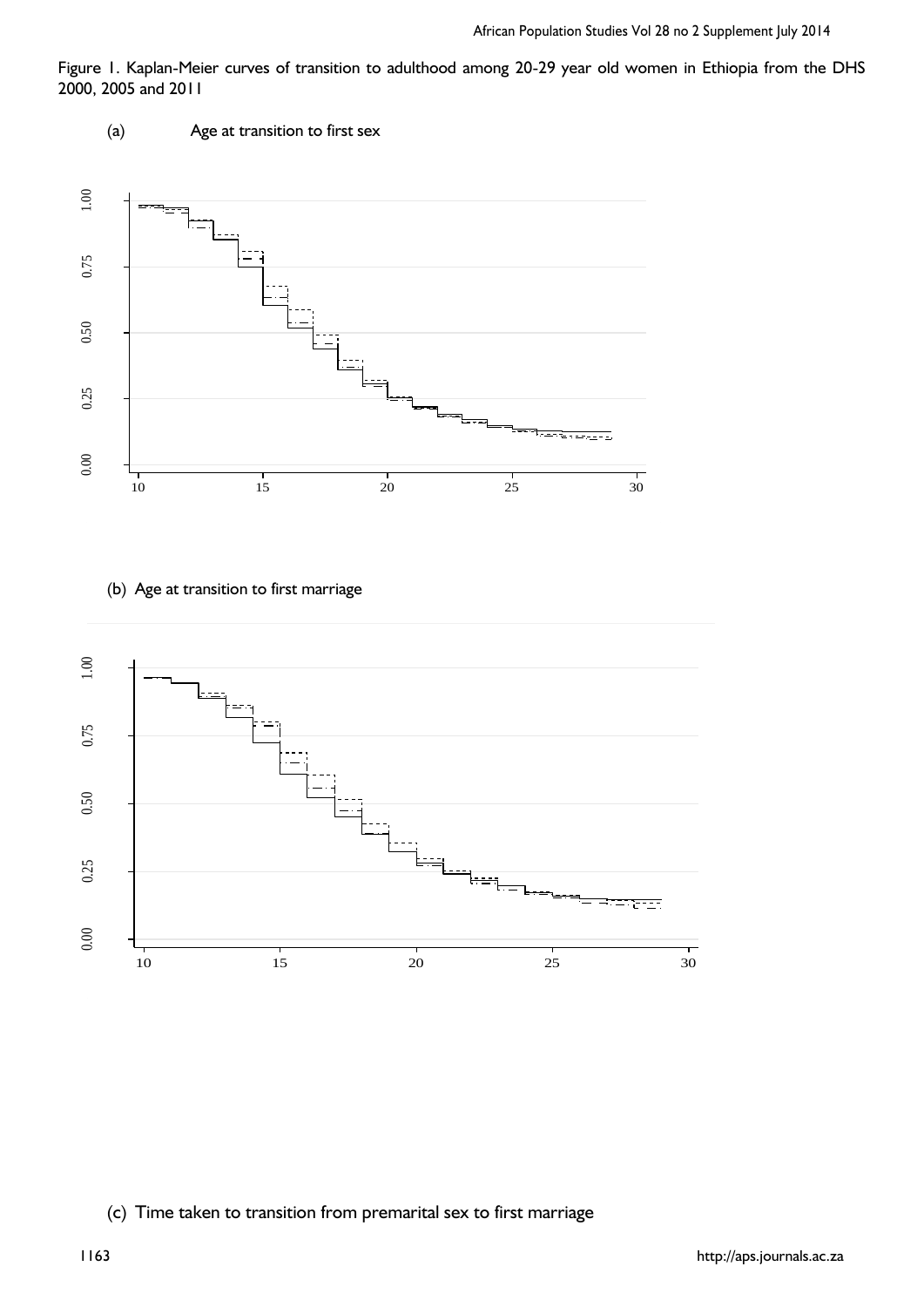

# *Predictors of the transitions into first sex and first marriage*

The descriptive analysis reveals little change in age at first sex and a modest increase in age at first marriage – this is especially so for women who had premarital sex. The relative stability in age at first sex and first marriage occurs in the context of rapid growth in contraceptive access. Based on the experience of other populations that have also experienced increases in contraceptive access we might expect to see along with the delay in age at first marriage a rise in the prevalence of premarital sexual experience. More educated and urban women have often been at the forefront of change in sexual and marital behavior. In Ethiopia the vast

majority of the population resides in rural areas and in spite of very impressive gains in primary education, the percentage of women who go onto secondary school and beyond remains relatively low and has changed at a more modest pace than the changes in contraceptive access and use. The relative stability in sexual and marital patterns among women at an aggregate level might mask new patterns of sexual and marital behavior among urban educated women because they are a relatively small proportion of the population. To examine differences by education and place of residence, and possible change over time in these group differences, we turn to discrete-time multinomial logistic regression models.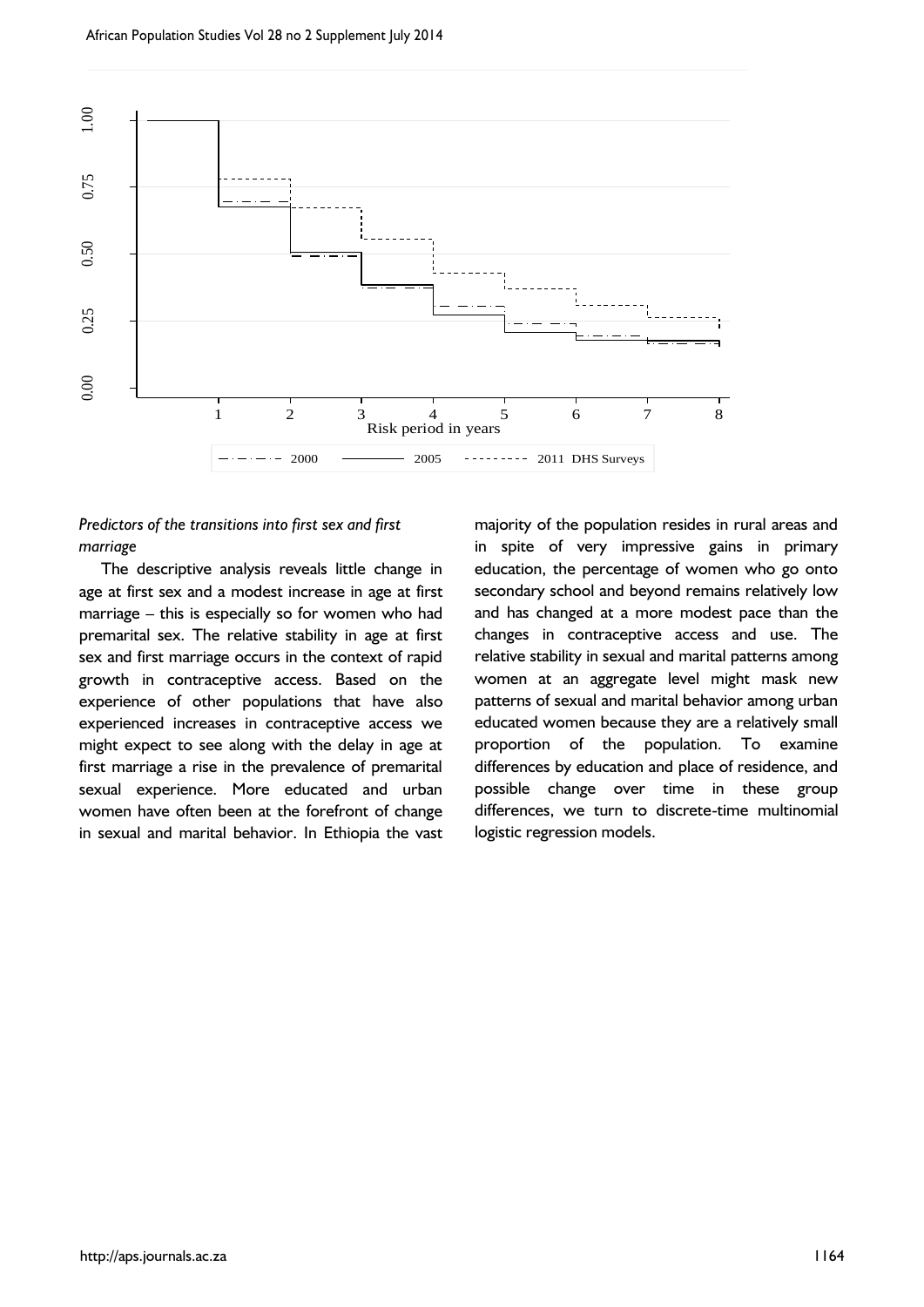Table 2. Odds Ratios from Discrete-time Multinomial and Binary Logistic Regression Models Predicting First Sexual Intercourse and Entry into Marriage among Women who had First Intercourse before Marriage, Women Ages 20-29, Ethiopia DHS 2000, 2005, 2011.

|                                                                       | Multinomial model                                                                       |                                                                                     |                                                                | Binary model                                                                       |  |
|-----------------------------------------------------------------------|-----------------------------------------------------------------------------------------|-------------------------------------------------------------------------------------|----------------------------------------------------------------|------------------------------------------------------------------------------------|--|
| Predictor variables                                                   | First intercourse at<br>time of marriage<br><b>VS</b><br>Not started<br>sexual activity | First intercourse<br>before marriage<br><b>VS</b><br>Not started<br>sexual activity | First intercourse<br>before marriage VS<br>At time of marriage | Entry into marriage<br>among women who<br>had first intercourse<br>before marriage |  |
| Education                                                             |                                                                                         |                                                                                     |                                                                |                                                                                    |  |
| No education (ref)                                                    | 1.00                                                                                    | 1.00                                                                                | 1.00                                                           | 1.00                                                                               |  |
| Primary                                                               | $0.54***$                                                                               | $0.72***$                                                                           | $1.83***$                                                      | 0.91                                                                               |  |
| Secondary                                                             | $0.22***$                                                                               | 0.91                                                                                | $4.39***$                                                      | $0.53***$                                                                          |  |
| Residence                                                             |                                                                                         |                                                                                     |                                                                |                                                                                    |  |
| Rural                                                                 | $1.54***$                                                                               | $0.78*$                                                                             | $0.65***$                                                      | $1.96***$                                                                          |  |
| <b>DHS Survey</b>                                                     |                                                                                         |                                                                                     |                                                                |                                                                                    |  |
| DHS 2000 (ref)                                                        | 1.00                                                                                    | 1.00                                                                                | 1.00                                                           | 1.00                                                                               |  |
| <b>DHS 2005</b>                                                       | 1.07                                                                                    | 0.91                                                                                | 0.93                                                           | 0.89                                                                               |  |
| <b>DHS 2011</b>                                                       | $1.12*$                                                                                 | $0.79*$                                                                             | $0.89*$                                                        | $0.80**$                                                                           |  |
| Religion                                                              |                                                                                         |                                                                                     |                                                                |                                                                                    |  |
| Christian (ref)                                                       | 1.00                                                                                    | 1.00                                                                                | 1.00                                                           | 1.00                                                                               |  |
| Moslem                                                                | $1.22***$                                                                               | $0.54***$                                                                           | $0.82***$                                                      | $1.62***$                                                                          |  |
| Other and traditional                                                 | 0.91                                                                                    | 0.93                                                                                | 1.10                                                           | 0.95                                                                               |  |
| Ethnicity                                                             |                                                                                         |                                                                                     |                                                                |                                                                                    |  |
| Amhara (ref)                                                          | 1.00                                                                                    | 1.00                                                                                | 1.00                                                           | 1.00                                                                               |  |
| Affar                                                                 | $0.62***$                                                                               | $0.40**$                                                                            | $1.61***$                                                      | 1.06                                                                               |  |
| Guragie                                                               | $0.32***$                                                                               | $0.43***$                                                                           | $3.10***$                                                      | 0.88                                                                               |  |
| Oromo                                                                 | $0.51***$                                                                               | $0.50^{\ast\ast\ast}$                                                               | $2.00***$                                                      | 1.05                                                                               |  |
| Sidama                                                                | $0.62***$                                                                               | $0.23***$                                                                           | $1.60***$                                                      | 1.12                                                                               |  |
| Somalie                                                               | $0.47***$                                                                               | $0.19***$                                                                           | $2.11***$                                                      | $2.28*$                                                                            |  |
| Tigray                                                                | $0.77***$                                                                               | 1.14                                                                                | $1.30***$                                                      | $1.38***$                                                                          |  |
| Welaita                                                               | $0.44***$                                                                               | $0.26***$                                                                           | $2.27***$                                                      | 0.94                                                                               |  |
| Others                                                                | $0.46***$                                                                               | $0.26***$                                                                           | $2.18***$                                                      | 1.14                                                                               |  |
| Duration (years)                                                      | $3.90***$                                                                               | $3.23***$                                                                           | $0.26***$                                                      | $2.76***$                                                                          |  |
| Duration squared                                                      | $0.97***$                                                                               | $0.97***$                                                                           | $1.04***$                                                      | $0.91***$                                                                          |  |
| F-test                                                                | 89.91***                                                                                |                                                                                     |                                                                |                                                                                    |  |
| Chi-squared LR                                                        |                                                                                         |                                                                                     |                                                                | 490.69***                                                                          |  |
| Number of women                                                       | 16,330                                                                                  |                                                                                     |                                                                | 2,149                                                                              |  |
| Number of life years<br>***<br>*. $\Lambda$ $\Lambda$ = **.<br>(0.01) | 142,975<br>$\sim$ 0.00                                                                  |                                                                                     |                                                                | 7,681                                                                              |  |

\* *p*<0.05, \*\**p*<0.01, \*\*\**p*<0.00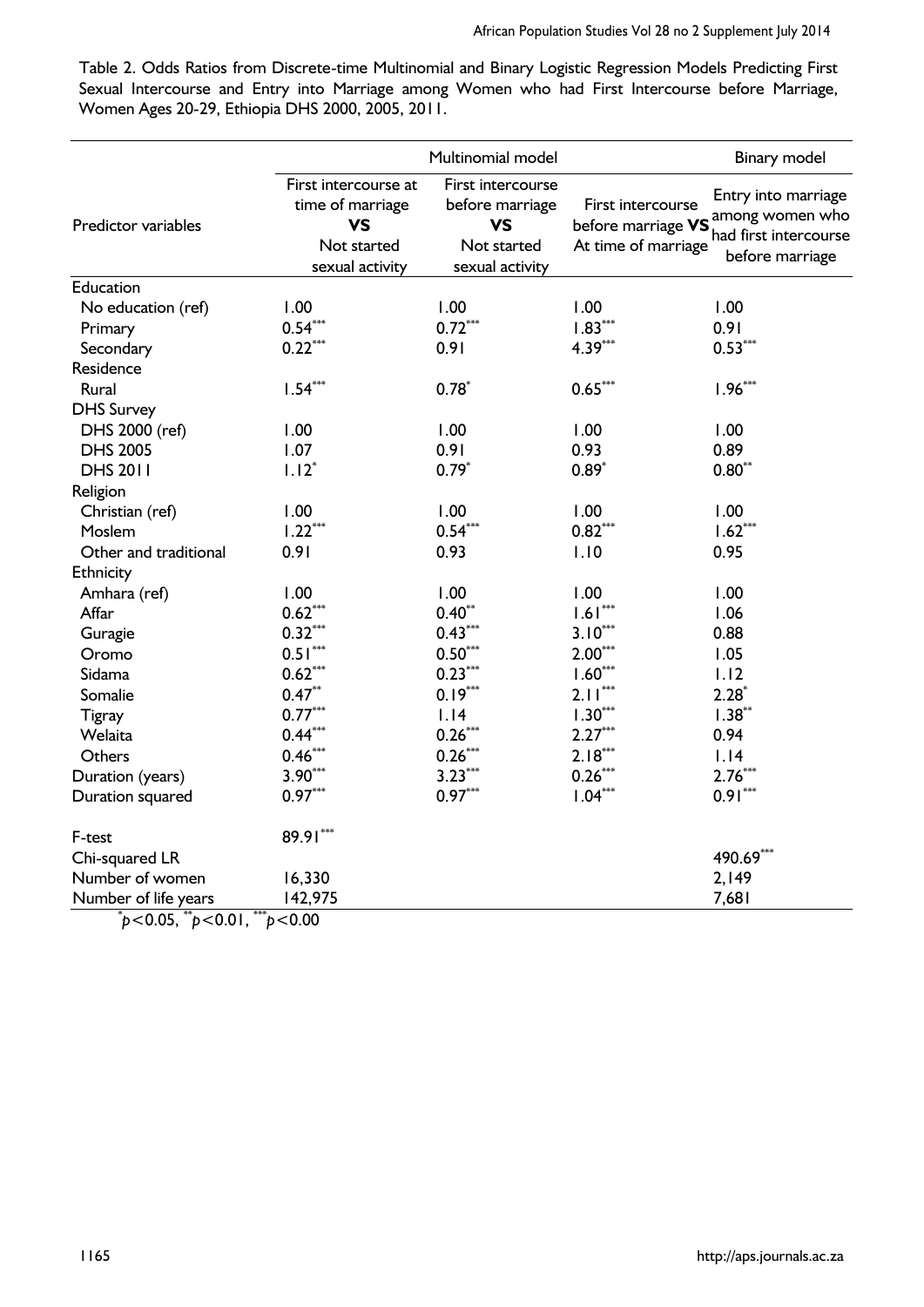We define three outcomes: first sex and first marriage at the same age, first sex before marriage, and not started sexual activity. Table 2 presents the odds ratios from the model predicting the risk of transition into marriage and first sex at each age. We begin the risk period for all women at age 10. The odds ratios in the first column correspond to the risk of first sex and marriage at the same age versus not started sexual activity. The odds ratios in the second column correspond to the risk of first sex before marriage versus not started sexual activity, and the odds ratios in the third column compare the risk of first sex before marriage and first sex and marriage at the same age. The results for education provide clear evidence that higher education is associated with delayed entrance into both marriage and sexual activity. Young women with primary education are approximately one-half as likely to transition into first sex and first marriage at a given age as young women with no schooling, and women with a secondary education or above are one-fifth as likely to transition into first sex and first marriage as women with no schooling. Educated women are also less likely to transition into pre-marital sex at any age as women with no schooling, although the effect of education is only significant at the primary level. Even though women with education transition into sexual activity at older ages than women with no schooling, when they do become sexually active, educated women are significantly more likely to have first sex before marriage than women with no schooling. Women with primary education are 1.8 times as likely to have first sex before marriage compared to at the same age as marriage, as women with no schooling; and women with secondary education or above are 4.4 times as likely to have first sex before marriage compared to at the time of marriage as women with no schooling. Even after controlling for education, women living in rural areas are significantly more likely to transition into first sex and first marriage at the same age as women living in urban areas. On the other hand, rural women are significantly less likely than urban women to have first sex before marriage. After adjusting for education and place of residence, the odds ratios corresponding to survey year reveal a significant shift over time away from premarital sex and towards first sex and first marriage at the same age. This shift is present for both the 2005 and 2011 survey respondents, but is only significant in 2011. The findings for religion are consistent with findings in other sub-Saharan countries. Moslem women are significantly less likely than Christian women to

initiate sexual activity prior to marriage and are more likely to experience first sex in the context of entry into marriage.

Slightly more than one-in-ten of the women ages 20-29 in the three surveys had first sex before marriage. In the descriptive analysis we saw that the median time from first premarital sex to marriage increased significantly among women in the most recent 2011 DHS. Table 2 presents the odds ratios from a discrete-time binary logistic regression model predicting the risk of first marriage among women who have had premarital sex. The multivariate results indicate that the transition from first sex to first marriage is slowest among women with secondary or higher education. In any given year these woman are at approximately one-half the risk of marriage as women with no schooling. On the other hand, women who live in rural areas and who start sexual activity before marriage are at approximately twice the risk of entry into marriage in any given year as urban women. Consistent with the Kaplan-Meier survival curves, the risk of transitioning from premarital sex into marriage at any given age declines across survey years, but the difference is only significant for the 2011 DHS. Women age 20-29 who reported premarital sex in the 2011 survey are at a 20% lower risk of getting married in any subsequent year as similarly aged women interviewed in the 2000 survey.

#### **Discussion and conclusions**

Overall our analysis indicates that the recent dramatic rise in contraceptive use in Ethiopia has not yet produced large changes at the national level in the timing and marital context of first sex among young women. We restricted our analysis to women ages 20-29 at the time of each survey to track recent change in behavior. However, the age restriction is not ideal for measuring very recent change since at least one-half of the women in each survey year would have experienced first sex and first marriage approximately 3-12 years prior to the year of the survey. A substantial proportion of the women interviewed in the 2011 survey had already had first sex and entered into first marriage by the start of the 2005-2011 interval, during which the most impressive gains in contraceptive use were made. Nevertheless, we find evidence of a modest increase in the age at marriage that is due in part to a postponement of first sex among women who have premarital sex, followed by a postponement of marriage among these same women. A sharp increase in the proportion of women with a secondary level education, who tend to delay entry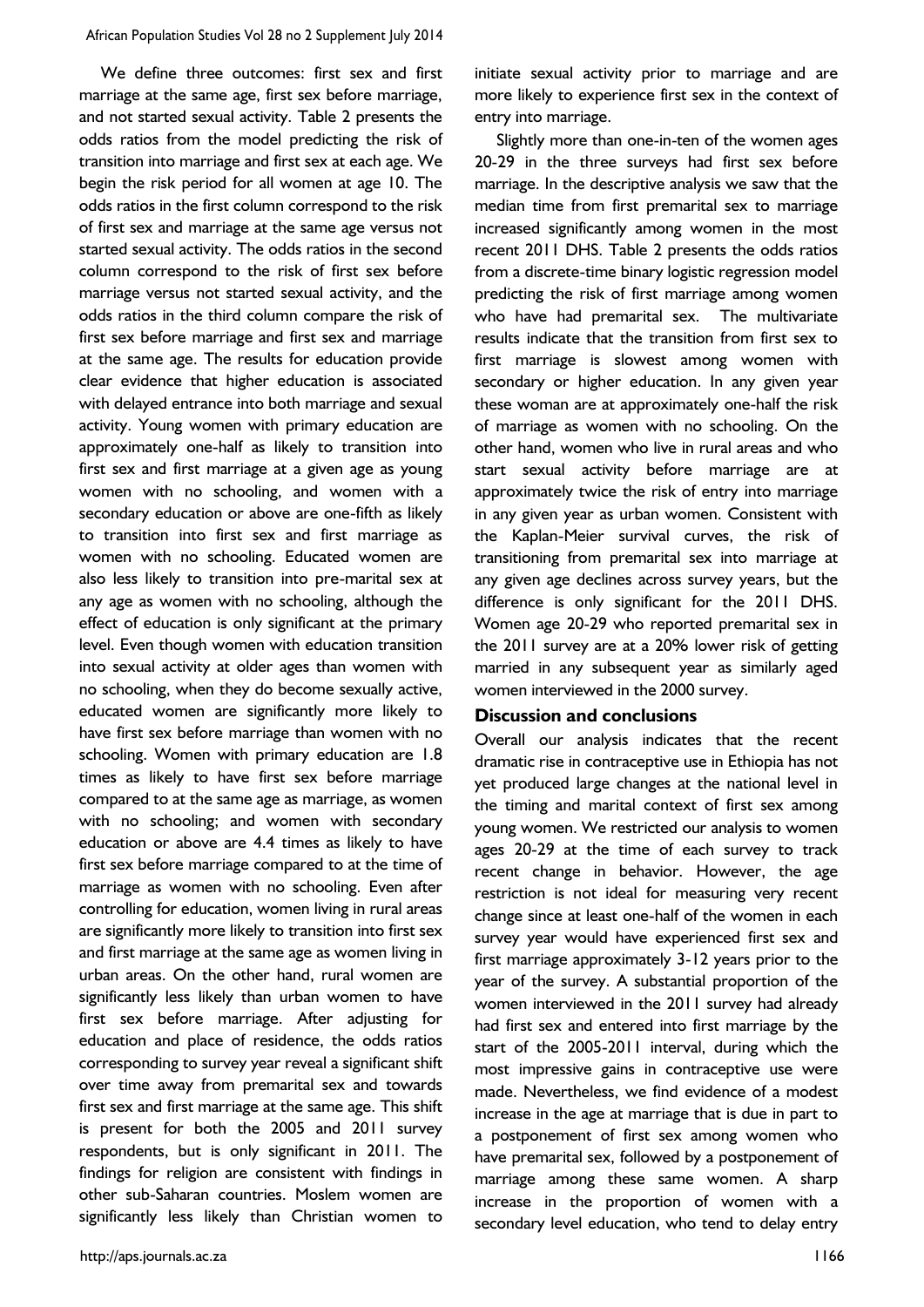into first sex whether before marriage or in the context of marriage, has also contributed to a recent increase in the age at marriage.

Along with the modest increase in the median age at marriage there is evidence that recent cohorts of young women in Ethiopia are less likely to have first sexual intercourse outside of the context of marriage. There is also evidence that they have a slightly higher risk of transitioning into first sex and first marriage at any age compared to women interviewed in the 2000 DHS. Increased HIV awareness and knowledge of preventive behaviors may in part be responsible for this modest shift away from premarital sexual activity, although further analysis is needed to draw such a conclusion. Similar patterns have been observed in Kenya and Ghana (Zaba et al., 2004), and in Uganda, where the youngest cohort of women had a lower rate of premarital intercourse compared to earlier cohorts despite a delay in the age of marriage [\(Mensch et al.,](#page-12-13)  [2006,](#page-12-13) [Slaymaker et al., 2009,](#page-12-21) [Zaba et al., 2004\)](#page-13-7). In a study of DHS data from southern and eastern Africa, Harwood-Lejeune also found that adolescent pre-marital sexual activity was declining [\(Harwood-](#page-11-4)[Lejeune, 2001\)](#page-11-4). Even though the reason for the decline in pre-marital sexual activity is not known, it is hypothesized to be due to increased awareness of HIV infection risk and the subsequent abstinence as a preventive measure.

In Ethiopia, women with a secondary or higher level of education, and women living in urban areas, tend to marry at significantly older ages than their less educated and rural peers. They also tend to delay first premarital sexual intercourse if they have first sex before marriage. However, when educated and urban women do become sexually active, they are much more like to have premarital sex rather sex within the context of marriage than is the case for their less educated and rural peers. We also find that among women who have first sex before marriage, women with secondary or higher education, and women living in urban areas tend to wait longer until they get married. The pattern of sexual initiation before marriage and delayed marriage that is more common among highly educated and urban women in Ethiopia is broadly consistent with what has been observed among urban, educated women in many other diverse national contexts. Higher levels of education and urban living tend to be associated with a higher risk of premarital sex and a tendency to delay marriage, even after sexual activity has started. The widespread availability of modern contraceptive

methods allows for a prolonged period of premarital sexual activity with a reduced risk of unwanted pregnancies. Because highly educated and urban women are such a small minority of the population in Ethiopia, recent trends in their behavior are not visible in aggregate trends which are heavily weighted by trends in the behavior of less educated and rural women. Nevertheless, urban educated women may serve as new models of reproductive and marital behavior that are diffused to other sectors of the population. If recent trends are an indicator of what is likely to come in Ethiopia, then we can expect at least in the near-term a gradual rise in both the age at marriage and the proportion of women who have first sex before marriage, but not necessarily a decline in the age at first sex.

# **Author's contributions**

Both authors have contributed significantly to the manuscript. AAR analyzed the data and wrote the first draft of the manuscript. DL participated in the write up of subsequent drafts and provided feedback on data analysis.

# **Authors Guarantee**

Both authors have contributed sufficiently to the article. The content of the article has never been published previously.

# **Acknowledgement**

We would like to thank Kelley Smith, and Prof. Susan Short for their valuable feedback on the manuscript. We also thank Nathalie Oulhen for her work in translating the abstract into French. This work was supported by a grant from David and Lucile Packard Foundation.

# **References**

- <span id="page-10-0"></span>ABT ASSOCIATES 2012. Health Extension Program: An innovative solution to public health challenges of Ethiopia: A case study. *In:* 2020, H. S. (ed.). Bethesda, MD: Abt Associates.
- <span id="page-10-2"></span>BHATIA, S., MOSLEY, W. H., FARUQUE, A. S. & CHAKRABORTY, J. 1980. The Matlab family planning-health services project. *Studies in Family Planning,* 11**,** 202-212.
- <span id="page-10-3"></span>BLANC, A. K. & WAY, A. A. 1998. Sexual behavior and contraceptive knowledge and use among adolescents in developing countries. *Studies in Family Planning***,** 106-116.
- <span id="page-10-1"></span>BOGUE, D. J. & TSUI, A. O. 1979. A Reply to Paul Demeny's" On the End of the Population Explosion". *Popul Dev Rev,* 5**,** 479-494.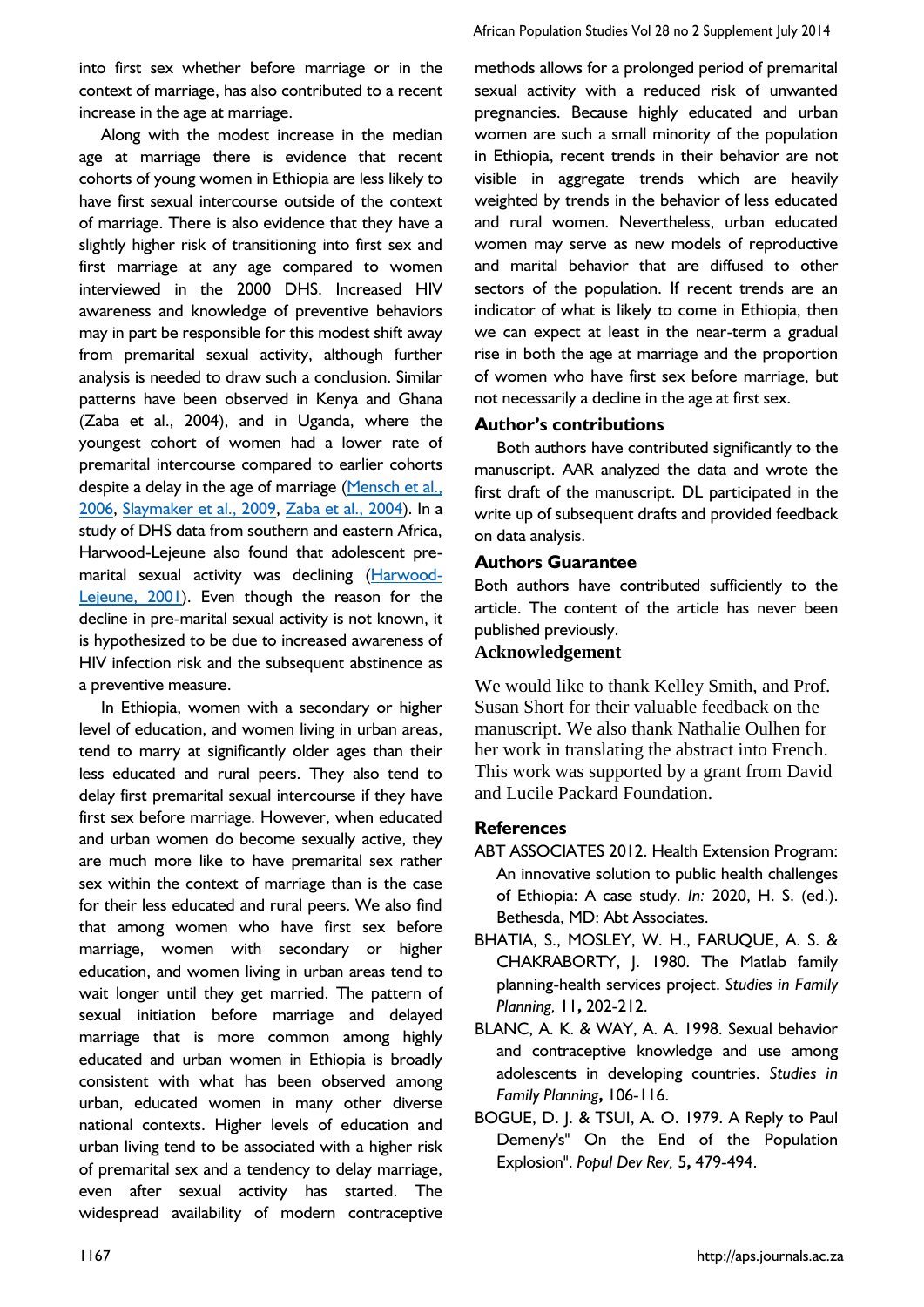African Population Studies Vol 28 no 2 Supplement July 2014

- <span id="page-11-7"></span>BONGAARTS, J. 2007. Late marriage and the HIV epidemic in sub-Saharan Africa. *Popul Stud (Camb),* 61**,** 73-83.
- <span id="page-11-8"></span>BONGAARTS, J., CLELAND, J., TOWNSEND, J., BERTRAND, J. & GUPTA, M. 2012. Family Planning Programs For the 21ST Century. New York: Population Council.
- <span id="page-11-9"></span>CLELAND, J., BERNSTEIN, S., EZEH, A., FAUNDES, A., GLASIER, A. & INNIS, J. 2006. Family planning: the unfinished agenda. *The Lancet,* 368**,** 1810-1827.
- <span id="page-11-2"></span>CSA 2012. Ethiopia demographic and health survey. *In:* CENTRAL STATISTICAL AUTHORITY OF ETHIOPIA (ed.). Addis Ababa, Ethiopia, and Calverton, USA: CSA, and ORC Measure Evaluation.
- <span id="page-11-3"></span>CSA & ORC MACRO 2006. Ethiopian Demographic and Health Survey (DHS). *In:* CENTRAL STATISTICAL AUTHORITY AND ORC MACRO (ed.). Addis Ababa, Ethiopia and Calverton, USA: Central Statistical Authority,.
- <span id="page-11-18"></span>CSA & ORC MACRO 2012. Ethiopia demographic and health survey 2011. Addis Ababa and Claverton,: Central Statistical Authority of Ethiopia,.
- <span id="page-11-23"></span>CURTIS, S. L. & SUTHERLAND, E. G. 2004. Measuring sexual behaviour in the era of HIV/AIDS: the experience of Demographic and Health Surveys and similar enquiries. *Sex Transm Infect,* 80 Suppl 2**,** ii22-7.
- <span id="page-11-6"></span>DEMENY, P. & MCNICOLL, G. 2006. The political demography of the world system, 2000-2050. *Popul Dev Rev,* 32**,** 254-287.
- <span id="page-11-12"></span>DIXON‐MUELLER, R. 2008. How young is "too young"? Comparative perspectives on adolescent sexual, marital, and reproductive transitions. *Studies in Family Planning,* 39**,** 247-262.
- <span id="page-11-21"></span>DJAMBA, Y. K. 2003. Gender differences in motivations and intentions to move: Ethiopia and South Africa compared. *Genus***,** 93-111.
- <span id="page-11-16"></span>ERULKAR, A. 2013. Early marriage, marital relations and intimate partner violence in Ethiopia. *International Perspectives on Sexual and Reproductive Health,* 39**,** 6-13.
- <span id="page-11-15"></span>ERULKAR AS & MUTHENGI E 2009. Evaluation of Berhane Hewan: A program to delay child marriage in rural Ethiopia. *International Perspectives on Sexual and Reproductive Health,* 35**,** 6–14.
- <span id="page-11-1"></span>GEBRESELASSIE, H., FETTERS, T., SINGH, S., ABDELLA, A., GEBREHIWOT, Y., TESFAYE, S., GERESSU, T. & KUMBI, S. 2010. Caring for

women with abortion complications in Ethiopia: national estimates and future implications. *International Perspectives on Sexual and Reproductive Health***,** 6-15.

- <span id="page-11-14"></span>GEBRESELASSIE, T. 2011. The fertility transition in sub-Saharan Africa, 1990-2005: How uniqe is Ethiopia? *In:* TELLER C & HAILEMARIAM A (eds.) *The demographic transition in and development in Africa: The unique case of Ethiopia.* New York: Springer.
- <span id="page-11-11"></span>GOLDIN, C. & KATZ, L. F. 2000. The power of the pill: oral contraceptives and women's career and marriage decisions. National Bureau of Economic Research.
- <span id="page-11-19"></span>GRAHAM SE, WILLETT JB & SINGER JD 2012. Using discrete-time survival analysis to study event occurrence. *In:* NEWSOM JT, JONES RN & HOFER SM (eds.) *Longitudinal data analysis: A practical guide for researchers in aging, health, and social sciences.* Taylor & Francis Group.
- <span id="page-11-0"></span>HABUMUREMYI, P. D. & ZENAWI, M. 2012. Making family planning a national development priority. *Lancet,* 380**,** 78-80.
- <span id="page-11-17"></span>HAILEMARIAM A, MEKBIB T & FANTAHUN M 2006. Family planning in Ethiopia. *In:* BERHANE Y, HAILE-MARIAM D & KLOOS H (eds.) *Epidemiology and ecology of health and disease in Ethiopia.* Addis Ababa.
- <span id="page-11-4"></span>HARWOOD-LEJEUNE, A. 2001. Rising age at marriage and fertility in southern and Eastern Africa. *European Journal of Population-Revue Europeenne De Demographie,* 17**,** 261-280.
- <span id="page-11-20"></span>HEERINGA SG, WEST BT & BERGLUND PA 2010. Survival analysis of event history survey data. *Applied survey data analysis.* Boca Raton, FL: Taylor & Francis Group.
- <span id="page-11-10"></span>HERNANDEZ, D. J. 1981. A note on measuring the independent impact of family planning programs on fertility declines. *Demography,* 18**,** 627-634.
- <span id="page-11-13"></span>KAUFMANN, G. & MEEKERS, D. 1998. The impact of women's socioeconomic position on marriage patterns in sub-Saharan Africa. *Journal of Comparative Family Studies,* 29**,** 101-114.
- <span id="page-11-5"></span>KIRK, D. & PILLET, B. 1998. Fertility levels, trends, and differentials in sub-Saharan Africa in the 1980s and 1990s. *Studies in Family Planning,* 29**,** 1-22.
- <span id="page-11-22"></span>KORRA, A. 2002. Attitudes toward family planning and reasons for nonuse among women with unmet need for family planning in Ethiopia. Calverton, MD, USA: ORC Macro.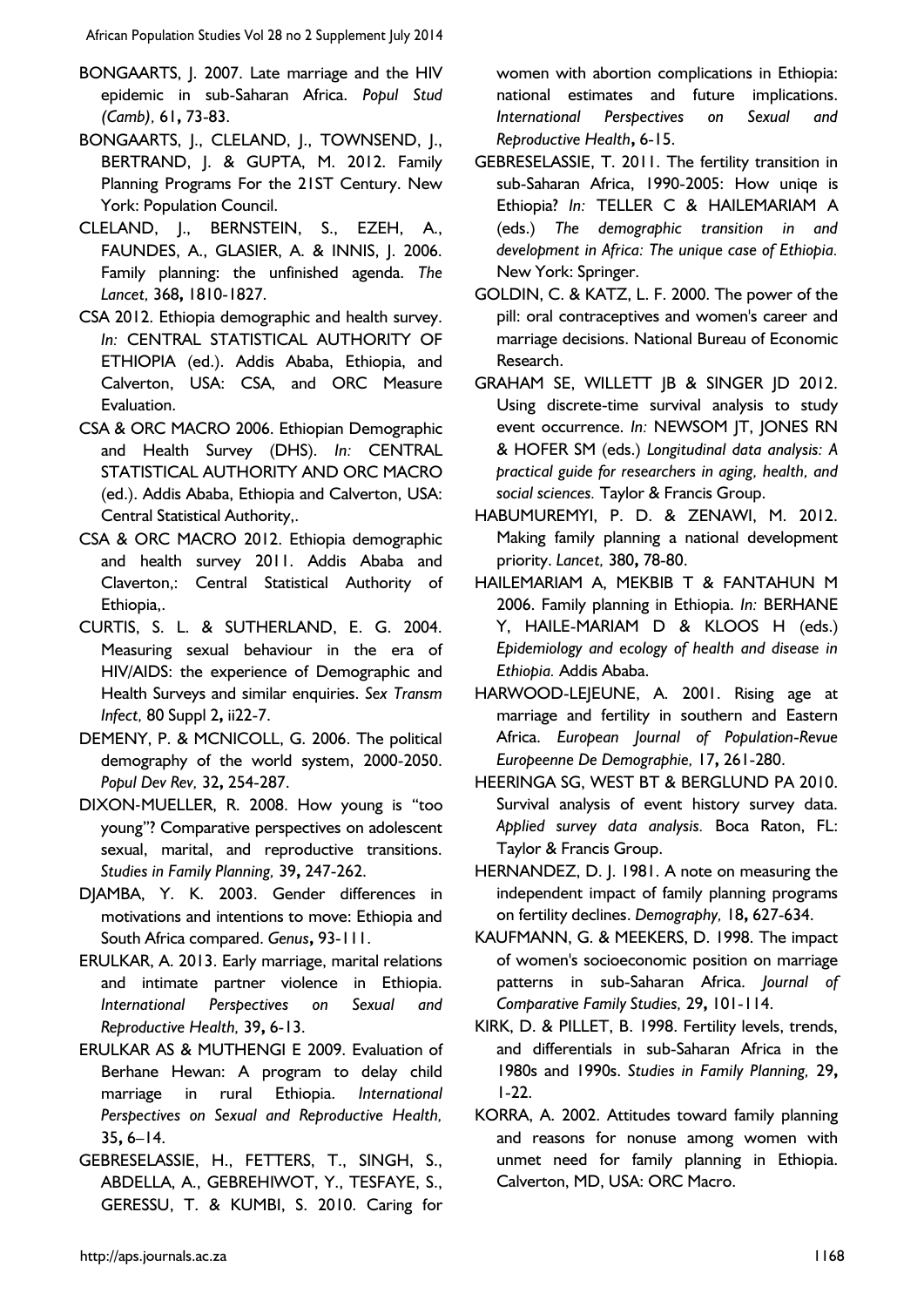African Population Studies Vol 28 no 2 Supplement July 2014

- <span id="page-12-18"></span>LINDSTROM, D. P., BELACHEW, T., HADLEY, C., HATTORI, M. K., HOGAN, D. & TESSEMA, F. 2010. Nonmarital sex and condom knowledge among Ethiopian young people: improved estimates using a nonverbal response card. *Studies in Family Planning,* 41**,** 251-262.
- <span id="page-12-14"></span>LINDSTROM, D. P. & BERHANU B 1999. The impact of war, famine, and economic decline on marital fertility in Ethiopia. *Demography,* 36**,** 247- 61.
- <span id="page-12-19"></span>LINDSTROM, D. P., HATTORI, M. K., BELACHEW, T. & TESSEMA, F. 2012. Lifting the curtain on the conditions of sexual initiation among youth in Ethiopia. *Journal of Adolescent Health,* 50**,** 614-620.
- <span id="page-12-9"></span>LINDSTROM, D. P., KIROS, G.-E. & HOGAN, D. P. 2009. Transition into first intercourse, marriage, and childbearing among Ethiopian women. *Genus,* 65.
- <span id="page-12-5"></span>LIVI-BACCI M 2012. Demographic growth: Between choice and constraint. *In:* LIVI-BACCI M (ed.) *A concise history of world populaiton.* 5th Edition ed.
- <span id="page-12-6"></span>MAHY M & GUPTA N 2001. Trends and differentials in age at first birth in sub-Saharan Africa. *XXIVth IUSSP General Population Conference.* Slavador, Brazil.
- <span id="page-12-10"></span>MALHOTRA, A. 1991. Gender and changing generational relations: spouse choice in Indonesia. *Demography,* 28**,** 549-70.
- <span id="page-12-20"></span>MARCKWARDT AM & RUTSTEIN SO. 1996. Accuracy of DHS-II demographic data: gains and losses in comparison with earlier surveys. *DHS working papers.* Calverton, MD: ORC Macro International.
- <span id="page-12-2"></span>MARSTON, M., SLAYMAKER, E., CREMIN, I., FLOYD, S., MCGRATH, N., KASAMBA, I., LUTALO, T., NYIRENDA, M., NDYANABO, A., MUPAMBIREYI, Z. & ZABA, B. 2009. Trends in marriage and time spent single in sub-Saharan Africa: a comparative analysis of six populationbased cohort studies and nine Demographic and Health Surveys. *Sex Transm Infect,* 85 Suppl 1**,** i64-71.
- <span id="page-12-16"></span>MEI Z & GRUMMER-STRAWN LM. 2007. Standard deviation of anthropometric Z-scores as a data quality assessment tool using the 2006 WHO growth standards: a cross country analysis. *Bull World Health Organ,* 85**,** 441-448.
- <span id="page-12-13"></span>MENSCH, B., GRANT, M. & BLANC, A. 2006. The Changing Context of Sexual Initiation in sub‐ Saharan Africa. *Popul Dev Rev,* 32**,** 699-727.
- <span id="page-12-4"></span>MENSH BS, SINGH S & CASTERLINE IB 2005. Trends in the timing of first marriage among mena and women in the developing world. *Working paper.* New York: Population Council: Policy research division.
- <span id="page-12-17"></span>MISHRA, V., VAESSEN, M., BOERMA, J. T., ARNOLD, F., WAY, A., BARRERE, B., CROSS, A., HONG, R. & SANGHA, J. 2006. HIV testing in national population-based surveys: experience from the Demographic and Health Surveys. *Bull World Health Organ,* 84**,** 537-45.
- <span id="page-12-0"></span>MOH 2011. Health and health related indicators. *In:* POLICY AND PLANNING DIRECTORATE (ed.). Addis Ababa: Federal Democratic Republic of Ethiopia,.
- <span id="page-12-3"></span>MORGAN SP 2003. Is low fertility a twenty-firstcentury demographic crisis? *Demography,* 40**,** 589-603.
- <span id="page-12-1"></span>OLSON, D. J. & PILLER, A. 2013. Ethiopia: An Emerging Family Planning Success Story. *Studies in Family Planning,* 44**,** 445-459.
- <span id="page-12-8"></span>PHILLIPS, J. F., STINSON, W. S., BHATIA, S., RAHMAN, M. & CHAKRABORTY, J. 1982. The Demographic Impact of the Family Planning-- Health Services Project in Matlab, Bangladesh. *Studies in Family Planning***,** 131-140.
- <span id="page-12-7"></span>RAVENHOLT, R. T. & CHAO, J. 1974. Availability of family planning services the key to rapid fertility reduction. *Family Planning Perspectives,* 6**,** 217-223.
- <span id="page-12-11"></span>SHORT, S. E. & KIROS, G.-E. 2002. Husbands, wives, sons, and daughters: Fertility preferences and the demand for contraception in Ethiopia. *Population Research and Policy Review,* 21**,** 377- 402.
- <span id="page-12-21"></span>SLAYMAKER, E., BWANIKA, J. B., KASAMBA, I., LUTALO, T., MAHER, D. & TODD, J. 2009. Trends in age at first sex in Uganda: evidence from Demographic and Health Survey data and longitudinal cohorts in Masaka and Rakai. *Sex Transm Infect,* 85**,** i12-i19.
- <span id="page-12-15"></span>TELLER, C. H., HAILEMARIAM, A., GEBRESELASSIE, T. & SEIFU, Y. 2011. The uniqueness of the Ethiopian demographic transition within sub-Saharan Africa: multiple responses to population pressure, and preconditions for rural fertility decline and capturing the demographic dividend. *African Population Studies,* 25**,** 362-380.
- <span id="page-12-12"></span>WAITE LJ 2006. Marriage and family. *In:* POSTON DL & MICKLIN M (eds.) *Handbook of Population.* New York: Springer.